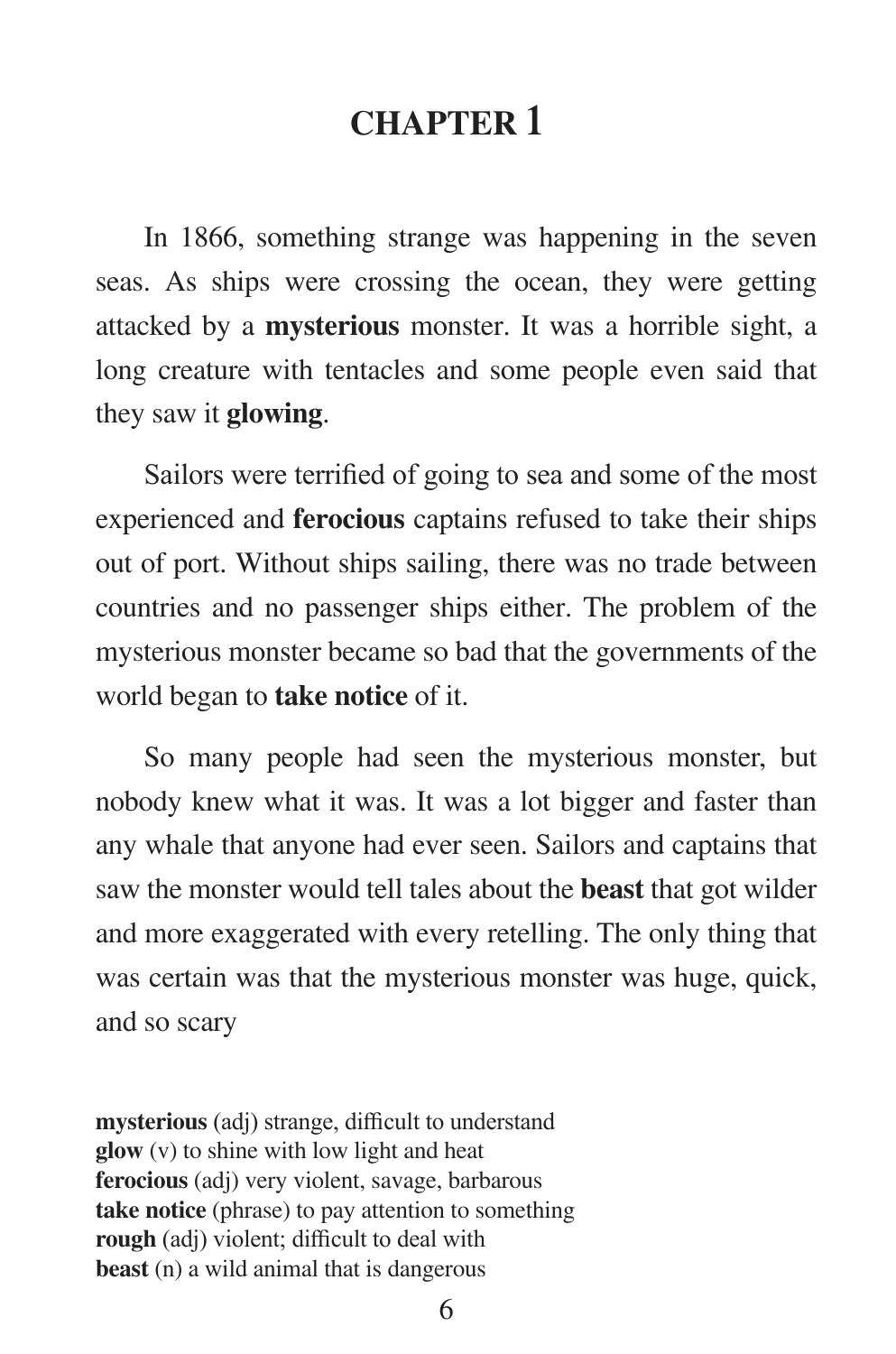There were so many **sightings** of the mysterious monster that sailors began to write down what they saw. On  $20<sup>th</sup>$  July, 1866, a steamship called the Governor Higginson saw something that looked like a strange **reef** in the water that suddenly came out of the water and went a hundred and fifty feet into the air.

 Two days later, another ship saw the same thing. It was seven hundred **nautical leagues** away from where the Governor Higginson had seen it. Two weeks later and two thousand leagues away from the other two sightings, there was another one.

 These three sightings were enough to get the governments of the United States, Great Britain and Germany more than a little worried about it. People were gossiping about the mysterious monster and wondering about what it could possibly be.

 Scientists and journalists were arguing about what it could be in the newspapers. In 1867, we were still no closer to finding out what the mysterious monster was, but it seemed that it didn't cause trouble any more.

**sighting** (n) seeing **reef** (n) a long line of rocks, coral or sand near the surface of water **nautical** (adj) relating to ships, sailors and sailing **league** (n) a unit of distance equal to 4.8 kilometres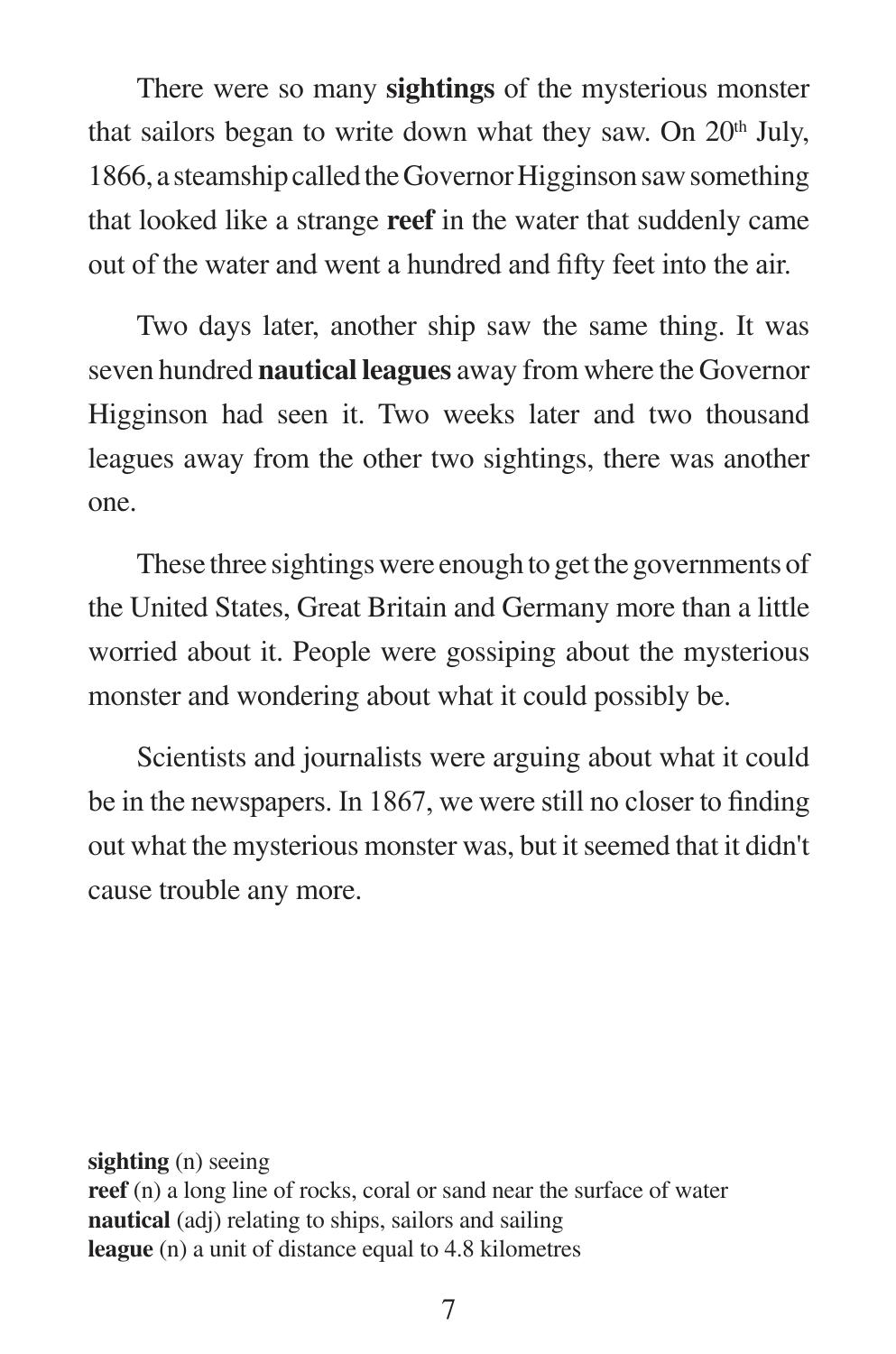

*Scientists and journalists were arguing about what it could be in the newspapers.*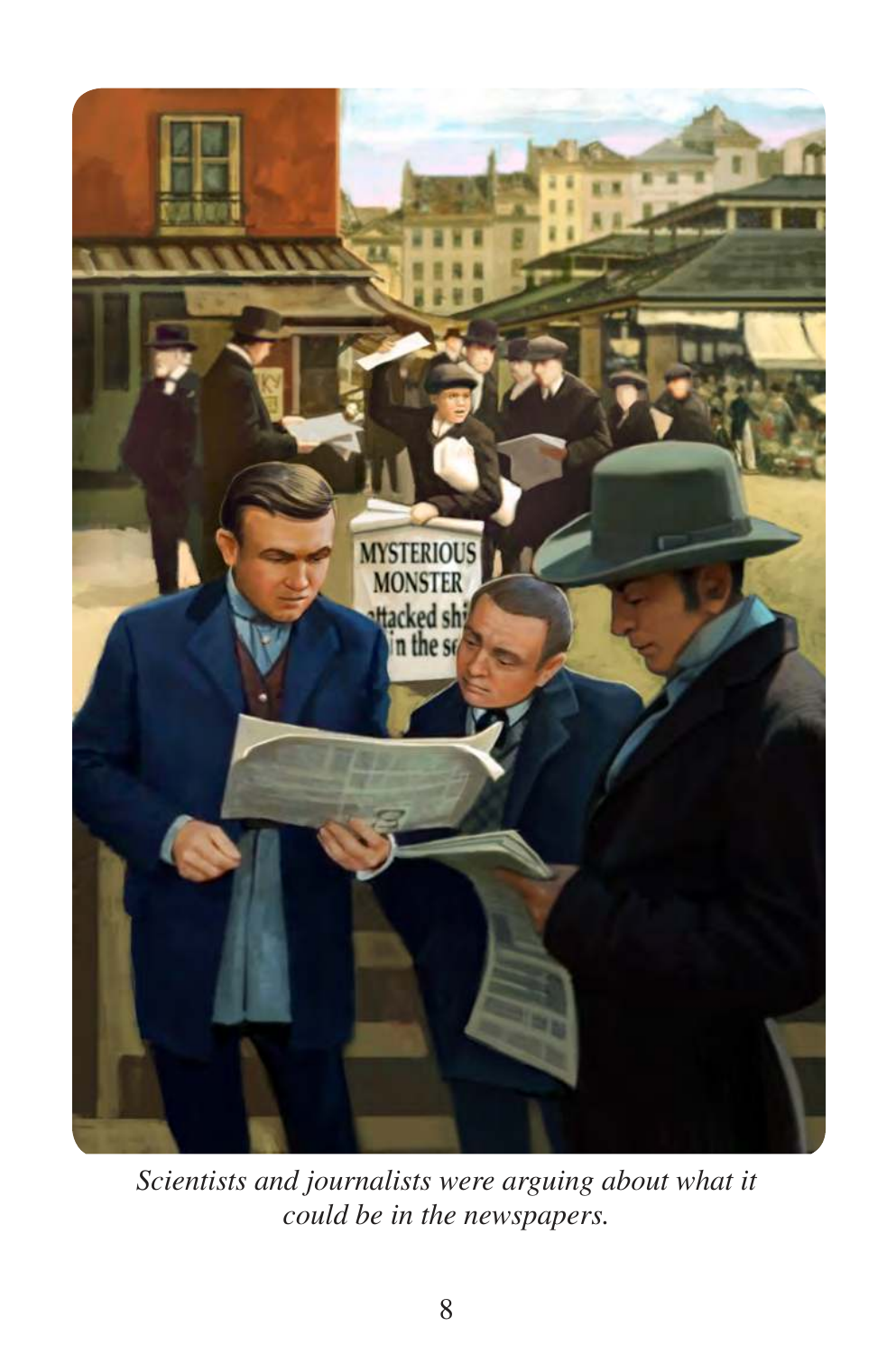That was until March 1867. A passenger ship called *The Moravian* hit a rock that had never been there before and suffered major damage. Three weeks later, a ship called *The Scotia* from the British Cunard Line hit another rock that had never been there before on a different sailing route. But the crew of The Scotia all said that they hadn't hit anything, rather that they were **rammed** by something that put a hole in the side of the ship.

 After this, every disaster at sea was blamed on the mysterious monster and the people were calling for the governments of the world to do something to end the danger this monster presented.

 My name is Pierre Aronnax and I am a scientist. I had just returned from doing some research in the Badlands of Nebraska when I heard about the mysterious monster. Before I went to Nebraska, I was a lecturer at the Museum of Natural History in Paris. When The Scotia was hit, I was in New York, preparing to go back to France. The reports of the tragedy said that it wasn't caused by a rock, a **floating** reef or floating **wreckage**.

 Instead, all the experts believed that it was because of a giant monster or a very powerful vessel that sailed under the water. Nobody believed that a **submarine** vessel was possible because nobody had ever heard of such a machine existing before.

**ram** (v) to hit something; to crash **floating** (adj) moving on water or in the air **wreckage** (n) broken parts of a vehicle (e.g. a ship) **submarine** (n) a ship that can travel underwater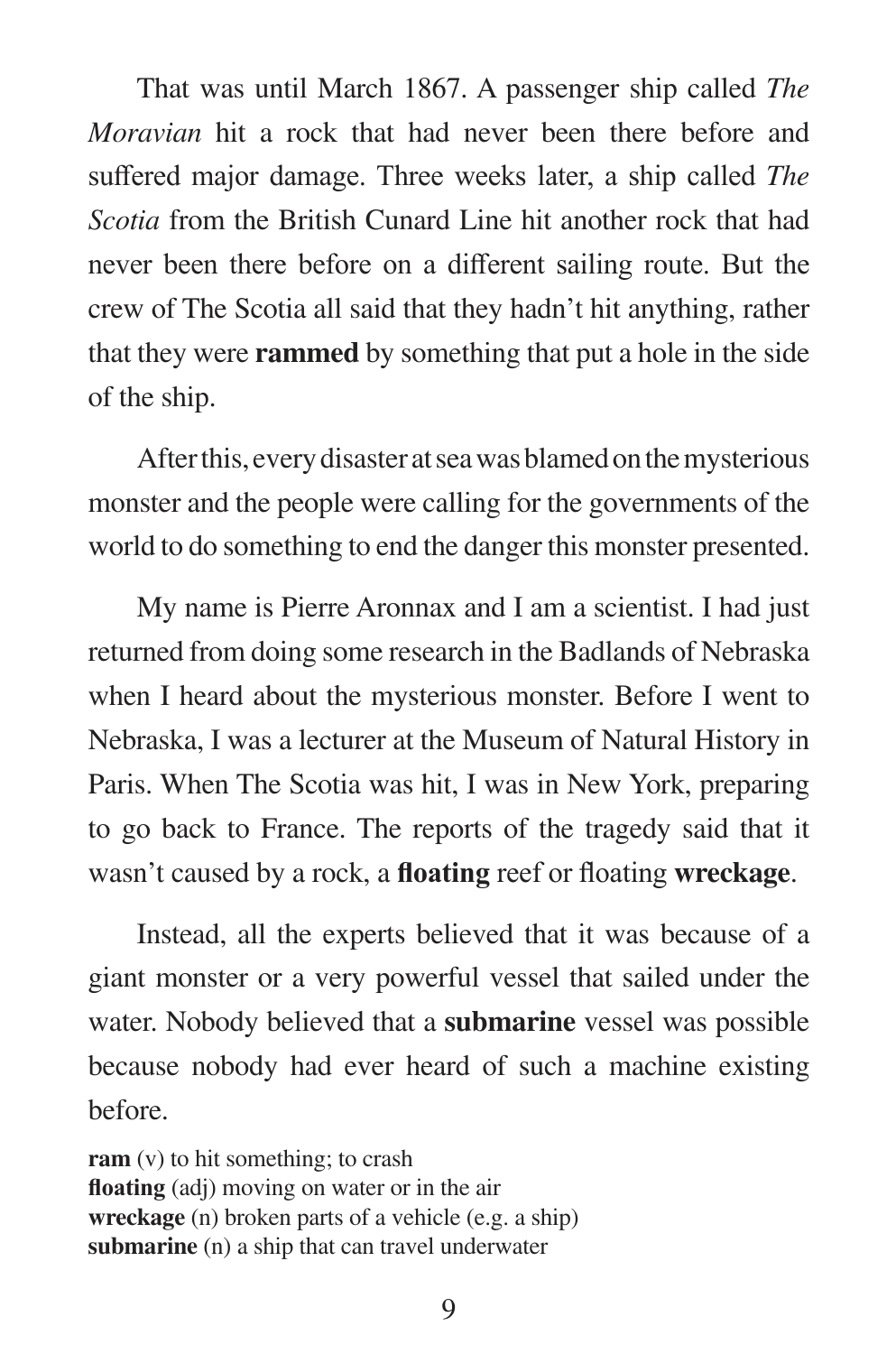Reporters came to see me in New York because I had written a two-volume book called *The Mysteries of the Ocean Depths*. They asked me many questions about what I thought the mysterious monster could possibly be. I told the reporters from The New York Herald that I was certain that the mysterious monster was definitely a Giant Narwhal. A Narwhal is a whale with a horn on its head, a bit like a **unicorn**.

 After the reporters put my opinion in the newspapers, many people agreed with me. It was much more likely that a Giant Narwhal had caused the damage than a submarine vessel. Even though people agreed with me, nobody was happy about the monster being out there. Merchants and insurance companies were the unhappiest of everyone about the mysterious monster. Every time one of their ships was attacked, it cost them a lot of money. They were so unhappy that they made the government of the United States put together a hunting **expedition** to find and capture the mysterious monster.

 Captain Farragut was put in charge of the expedition on a ship called *The Abraham Lincoln* and I got a letter from the Secretary of the United States Navy asking me to join the expedition. I wanted to go home to France and rest after I had spent so long doing research in Nebraska. But a chance to capture a mysterious monster was too much of a golden opportunity to **pass up**.

**unicorn** (n) an imaginary animal that looks like a horse with a single horn in its head **expedition** (n) a long journey organized for a specific purpose **pass up** (phrasal verb) to not accept; to decline; to reject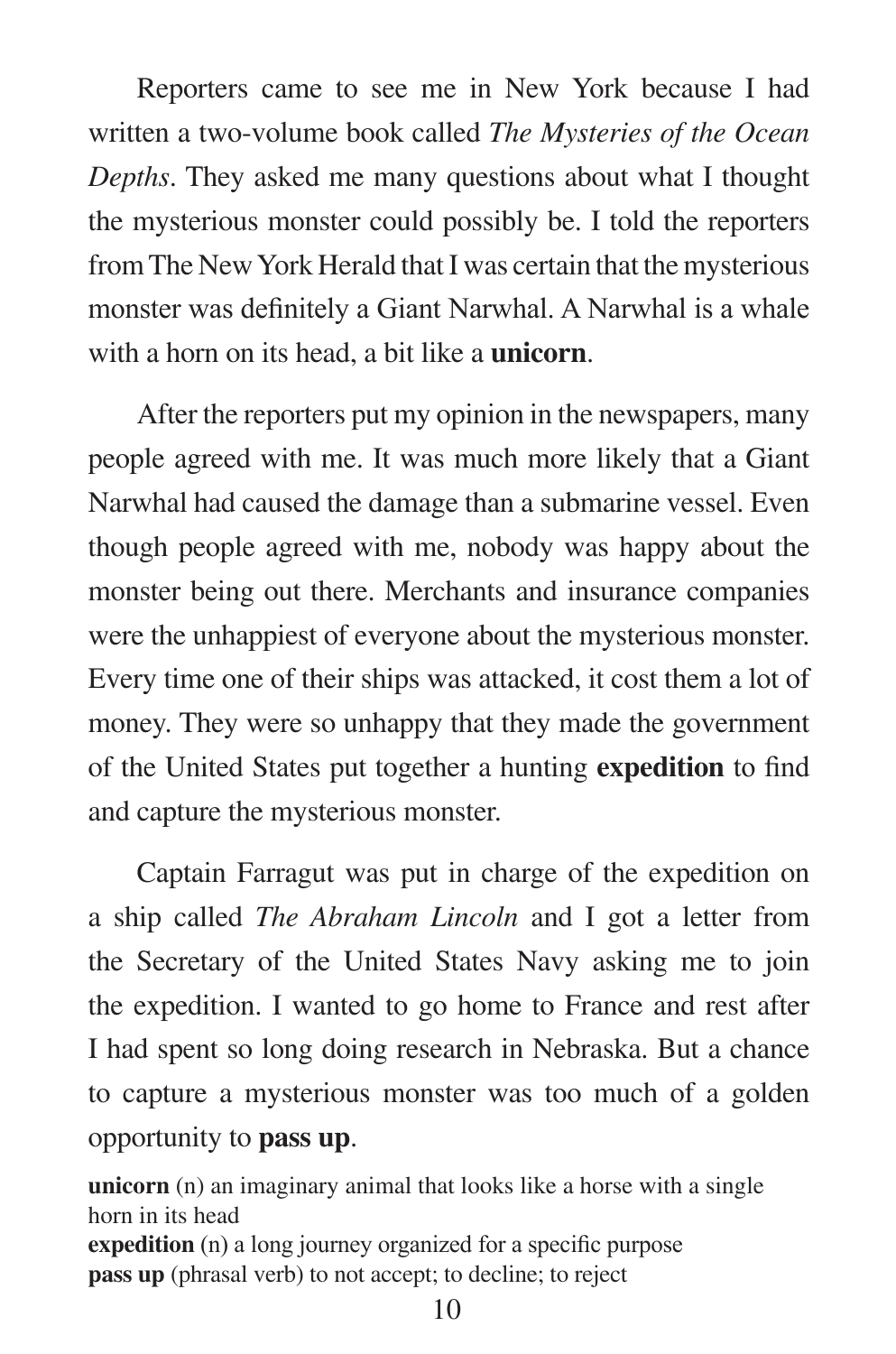I thought that even if we were at sea for a few months, I could still go back to France afterwards. My servant, Conseil, had been my servant for ten years and agreed to come with me on the expedition. I was forty years old when I got the letter asking me to join the expedition and Conseil was thirty.

 There wasn't long to go before the expedition was going to leave. We got rid of most of the specimens that I had collected during my research in Nebraska. I thought that specimens from a Giant Narwhal would be extremely valuable. In fact, I thought they would be much more valuable than the work I had been doing.

 Only a few hours after the letter arrived, we were on The Abraham Lincoln and ready to go monster hunting. The Abraham Lincoln was a frigate, a fast and powerful ship that was perfect for hunting sea monsters.

 Captain Farragut took the ship out into the ocean to where the monster had last been seen. There were thousands of people at the docks of New York harbour. All of them were cheering as we **departed**. After all, we were going to stop a sea monster and make the oceans safe again.

**get rid of** (idiom) to throw something away **specimen** (n) an example or a piece of something **depart** (v) to leave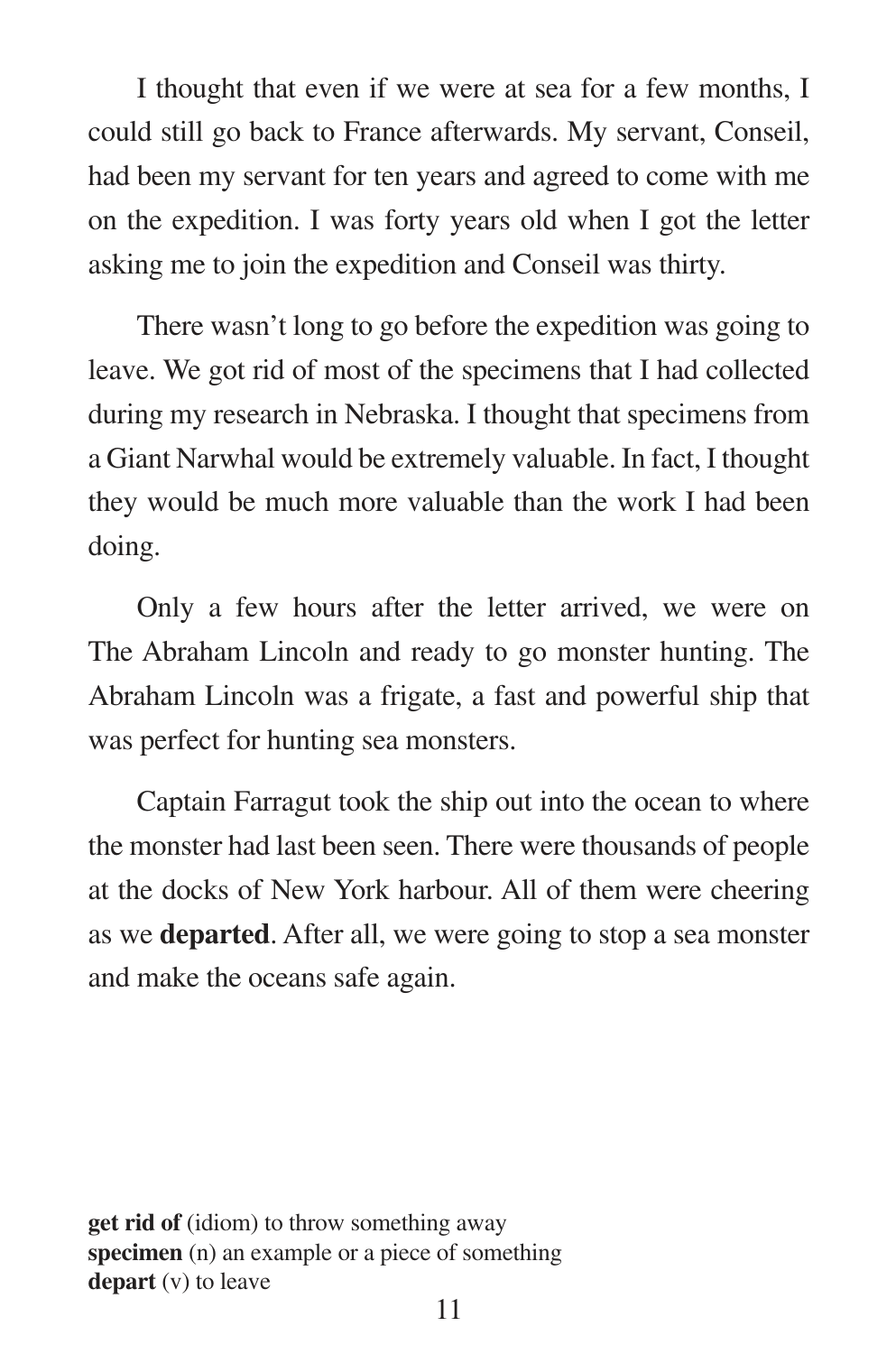Captain Farragut was a very good captain and the perfect man to lead the expedition. He was certain that we were going to find the monster and he was ready to capture it or die trying. The whole crew were just as **dedicated** as the captain was to the expedition. They spent every moment looking for the mysterious monster and there was a \$2,000 reward for the first man to spot the monster.

 I was desperate to find the Giant Narwhal as well. Conseil was the only person on the ship that didn't seem to care about trying to find the mysterious monster. This annoyed me a lot, but there was nothing I could do about it.

 Everyone on The Abraham Lincoln was armed with as many weapons as you could imagine, but the ship had one very special weapon on it to help capture the Giant Narwhal – the greatest **harpooner** in the world, a man called Ned Land.

 He was a big man that was stronger and more stubborn than any man I had ever met. He was a French Canadian from Quebec so he was the closest to another Frenchman that I had on the ship. We talked in French while we were on the ship and Ned Land told me tales about his great adventures hunting whales on the high seas.

 He was the perfect man to help capture the Giant Narwhal, but Ned Land didn't think that creatures like that could possibly exist. He didn't want to talk to me about it, though.

**dedicated** (adj) working hard at something; being loyal to a person or a cause **harpoon** (n) a long weapon used especially for hunting large fish or whales **harpooner** (n) someone who uses a harpoon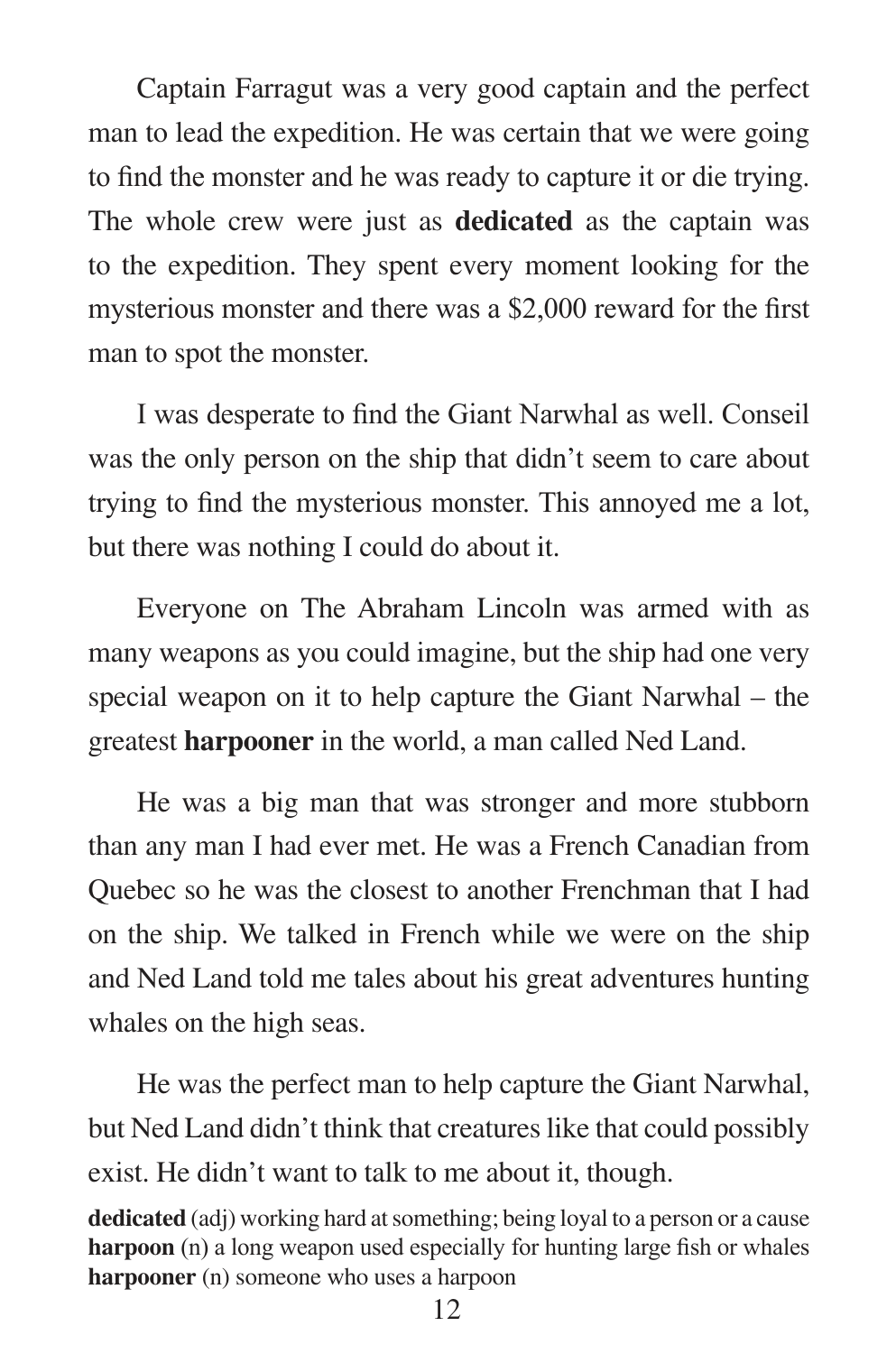On 30<sup>th</sup> July, 1867, I asked Ned for his opinion on the mysterious monster. We had been at sea for three weeks and were just off the coast of Argentina. We hadn't seen any sign of the monster so far.

 "There is no way a sea creature could put a hole in the side of a metal ship," Ned told me. I tried to convince him that it was with scientific talk and statistics. Ned remained **sceptical** about the monster, but I was never surer that the mysterious monster was a Giant Narwhal.

 We asked other ships if they had seen the monster. None of them had seen anything. We came across some whalers and we all got to watch Ned Land throwing some harpoons. He killed several whales for the whalers and I was impressed by his abilities with a harpoon.

 The crew kept watching for the Giant Narwhal, but though there were a few false sightings, we were no closer to finding the creature. The only member of the crew that wasn't watching for the Narwhal was Ned Land. He spent most of his time reading instead.

 We sailed into the Pacific Ocean and the China Seas and finally reached the last place that the monster was seen. Everyone was even more **alert** than before, but still there was no monster. We sailed across the China Seas looking everywhere for the monster

**sceptical** (adj) having doubts about something **alert** (adj) watchful of a problem or danger; wary; wide-awake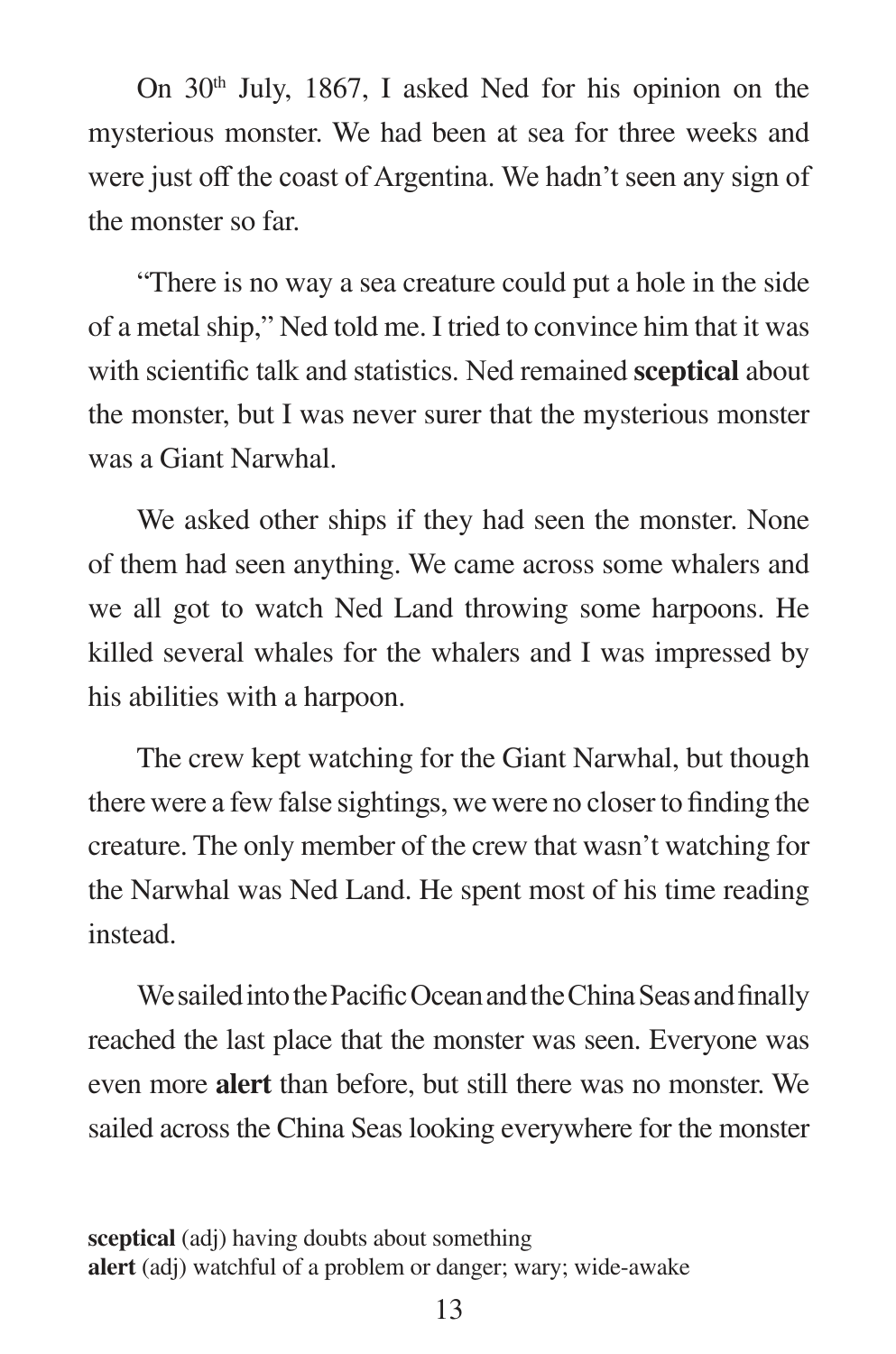but there was no sign of it. We had been at sea for three months and seen nothing. Everyone was ready to give up and go home, but Captain Farragut asked us for three more days to look for the creature.

 We all agreed to give him three more days. We threw bacon off the back of the ship to bring the monster to it. We launched the lifeboats to help look for it properly, but two more days had passed and still nothing.

It was 4<sup>th</sup> November, 1867 and the three days were nearly up. I was on the deck with Conseil. It was night and the moon was covered with dark clouds. We were talking about the trip.

 "We should have gone back to France and not come on this expedition. Everyone is going to laugh at us," I said.

 "We deserve to be laughed at. We could have been at home all this time instead of chasing after an aquatic unicorn whale that doesn't exist," Conseil said.

 "Ahoy! The monster is **leeward on the weather beam**!" Ned Land cried out suddenly. Everyone rushed to the side of the ship to look for the creature. It was off the starboard side of the ship, glowing in the distance, under the waves.

"That's just glowing sea life," one of the sailors said.

 "No, it's the wrong kind of glow and it's coming straight at us!" I cried.

**leeward** (adj) on or toward the side of something that has shelter from the wind **on the weather beam** (phrase) on the side of a ship which faces the wind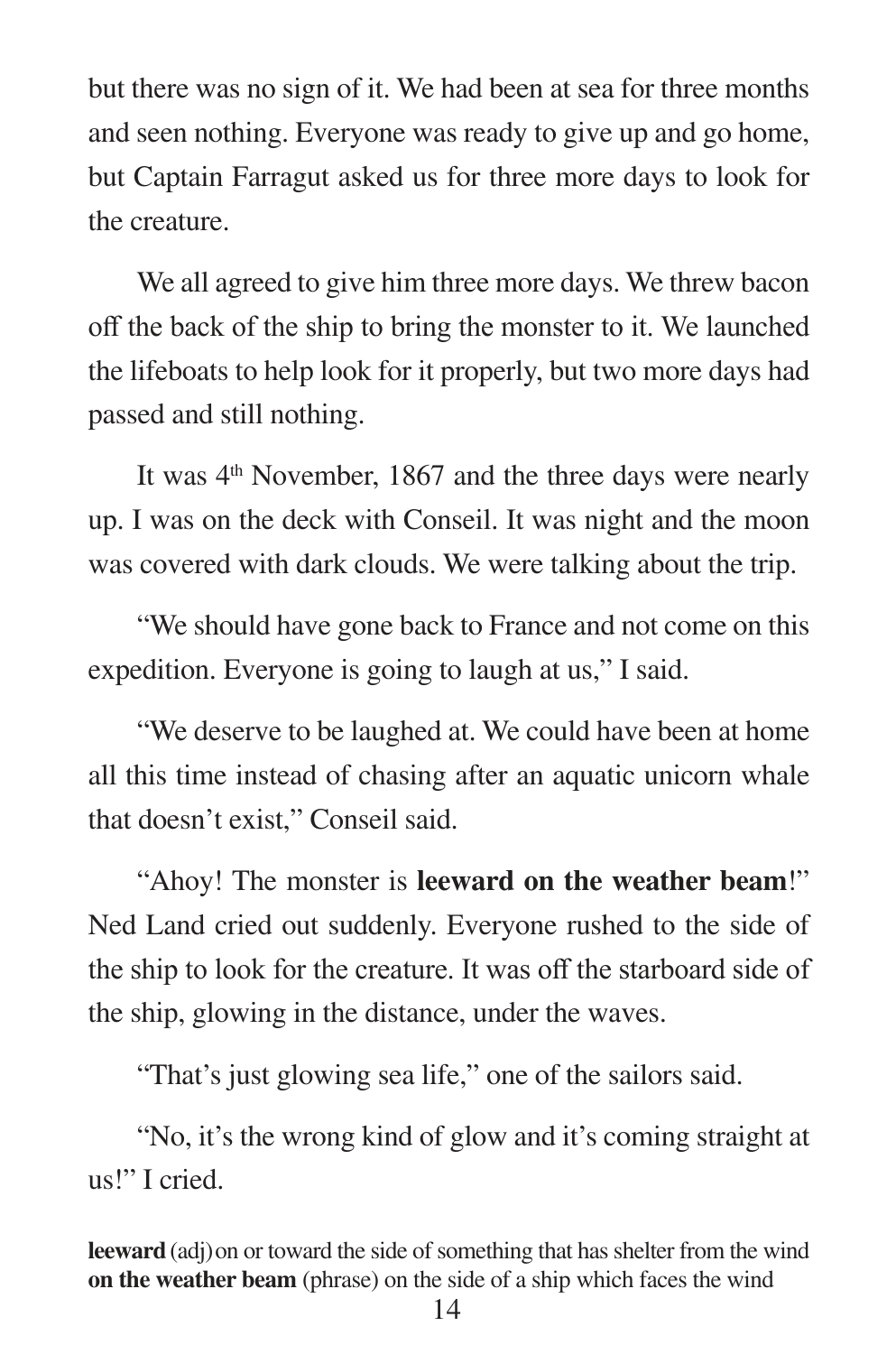"Full steam ahead! Get us out of here!" Captain Farragut cried. The sailors rushed about the ship to get us moving, but the creature was too fast. It caught up to us and then swam in circles around the ship. The light of the creature suddenly **vanished**. Captain Farragut still tried to run away. I couldn't understand why we weren't trying to capture the beast.

 "I can't attack the creature at night. I believe it's your Giant Narwhal, but I won't attack until the morning," the captain said when he saw my face. Nobody on the ship slept that night. We were all terrified of being attacked. At midnight, the Giant Narwhal disappeared, but an hour later we heard the sound of it spouting water.

 "Let me have a boat. I will go and capture the creature!" Ned said to the captain, but Farragut wouldn't let him go.

 At 2 a.m., the Narwhal lit back up, but it was five miles away from the ship. Even though it was so far away, we could hear it breathing and beating its tail.

 The rest of the crew were getting ready to fight the monster. At 8 a.m., Ned saw the Narwhal in the daylight. It was only a mile away from the ship and it was moving so quickly that it was leaving a huge **wake** behind it. Now that we could see it in the daylight, we could see that it was much smaller than the reports had said. It was only two hundred and fifty feet long. We watched it moving. Suddenly, it fired two jets of water a hundred and twenty feet into the air.

**vanish** (v) to stop existing; to disappear **wake** (n) a track left behind something moving in the water (e.g. a boat)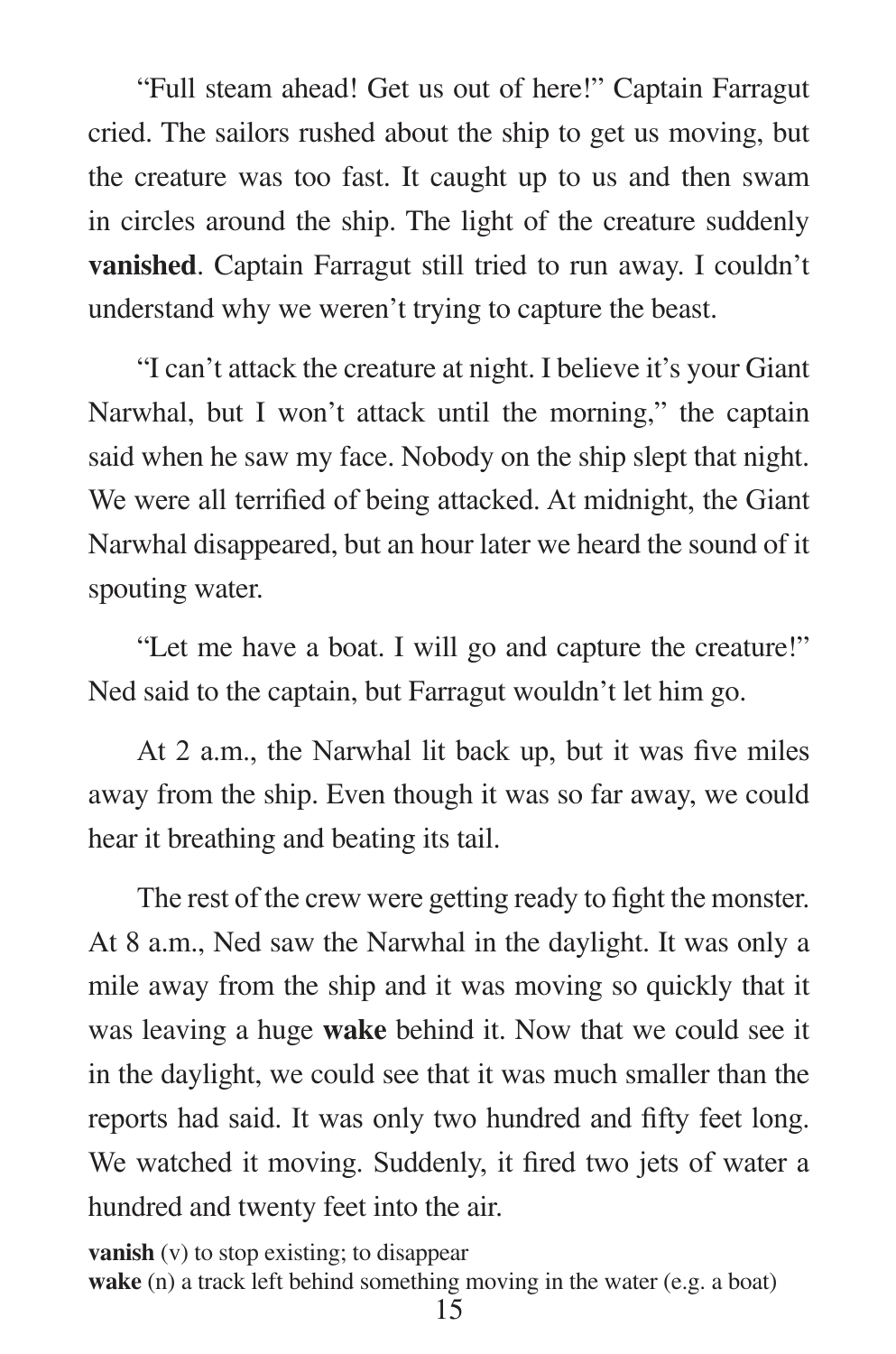I had never seen a whale fire water into the air like that before so I knew that it was a new kind of species.

 "Full steam ahead! Attack the beast!" Farragut cried. The ship went towards the Narwhal, but we couldn't catch it. It was just too fast. We chased it for forty-five minutes without any success. The captain asked Ned Land what he should do.

 "Keep chasing the beast. I will try and harpoon it," Ned replied. When we tried to go faster, the Narwhal went faster too. We chased it until midday before we decided to start shooting the creature.

 The first few shots from the crew missed, but when we did manage to hit it, the bullets bounced off its skin. We chased it all day. We thought it was never going to stop. But at 11 p.m., it stopped still and our ship came alongside it.

 Ned Land was ready with his harpoon to strike the monster. We were only twenty feet away from the monster when Ned threw his harpoon and it **clung** against the Narwhal. It sounded like the Narwhal was made of metal. Two jets of water fired out of the beast, rocking the ship and I fell into the sea.

**cling** (v) to stick to something; to hold onto something very tightly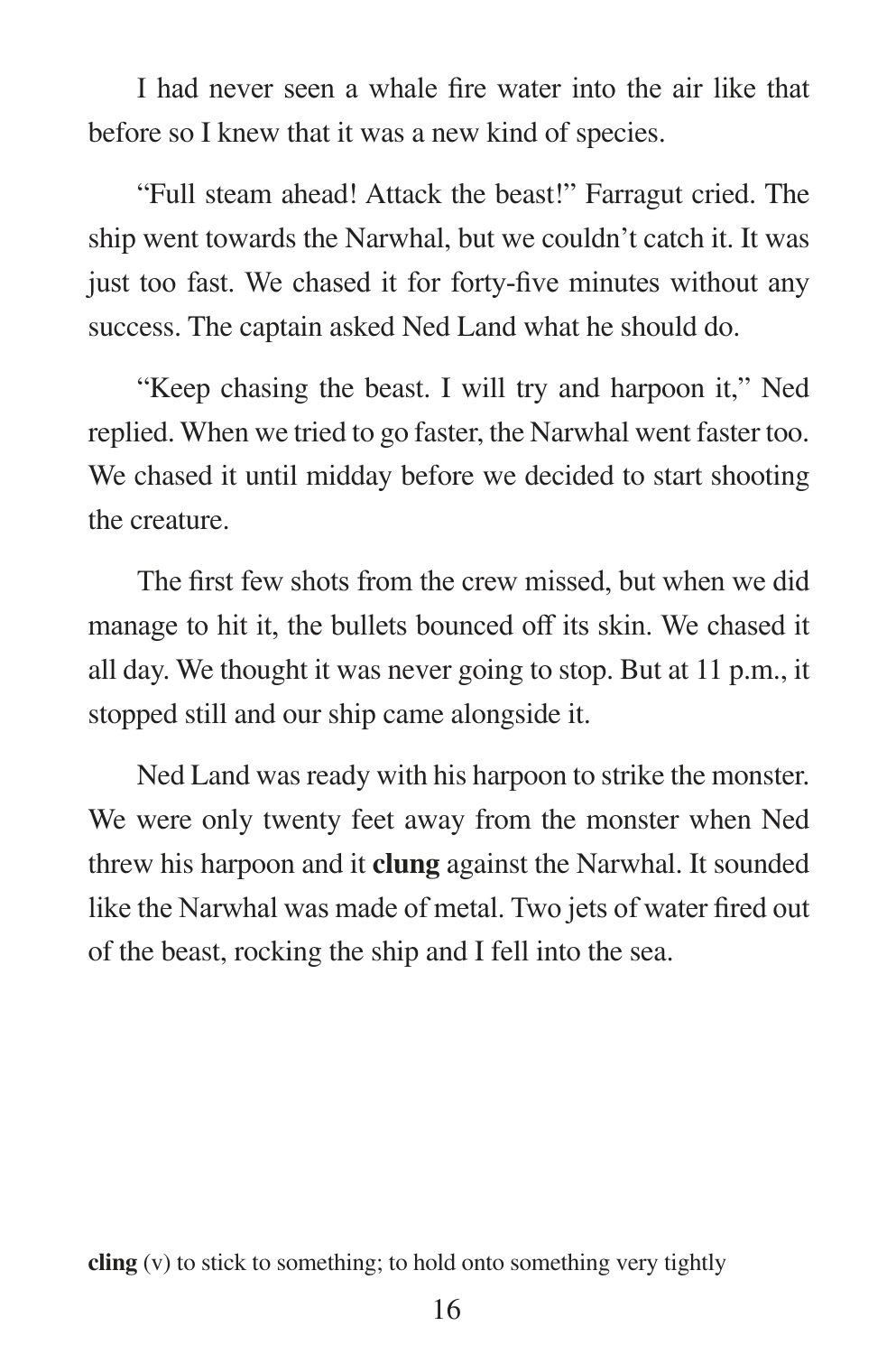

*Ned Land was ready with his harpoon to strike the monster.*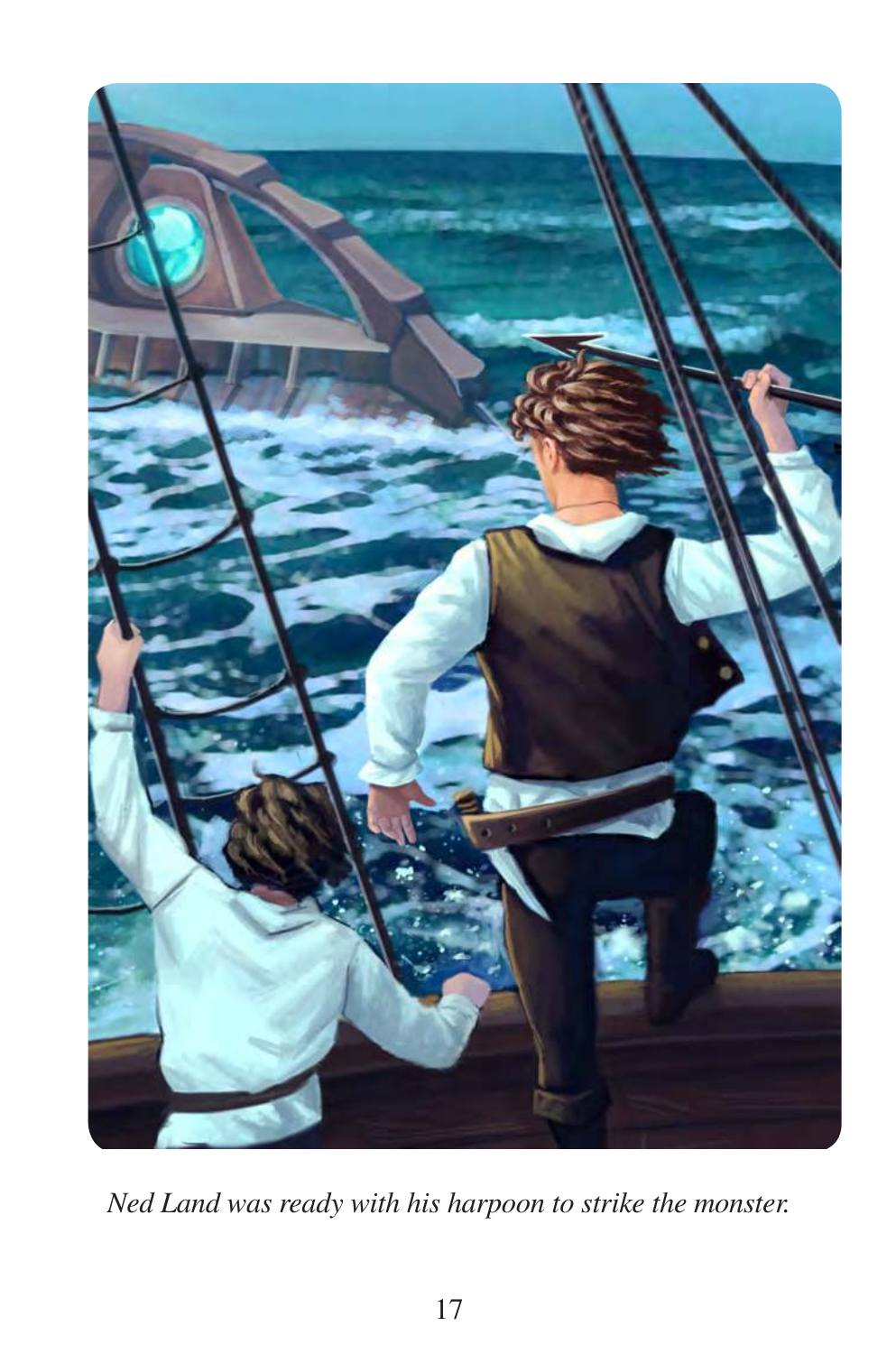## **CHAPTER 2**

 I went underwater for what seemed like forever. By the time I got back to the surface, The Abraham Lincoln had gone away. I screamed but nobody answered. My clothes were getting heavier and it was getting harder to keep my head above the water. I thought I was going to die as my head went under the water when a hand pulled me back above the waves.

It was Conseil. He had jumped into the sea to save me.

 "We are on our own, sir," Conseil said, "The rudder and **propeller** on The Abraham Lincoln are broken and it can't come to rescue us."

 I was terrified and started to scream and wave my arms about in panic, but Conseil was calm and set about working to save us. He took out a knife and cut off our clothes so they weren't weighing us down. It was much easier to keep our heads above the water without our clothes.

 I hoped that The Abraham Lincoln was sending out the lifeboats to look for us. After three hours in the water, I was so tired I started to sink again, but Conseil was there to save me. When the light of morning came, we found that we were completely alone. The Abraham Lincoln was nowhere in sight and there were no lifeboats in the water.

**propeller** (n) a device that has two or more blades that turn quickly and cause a ship or an aircraft to move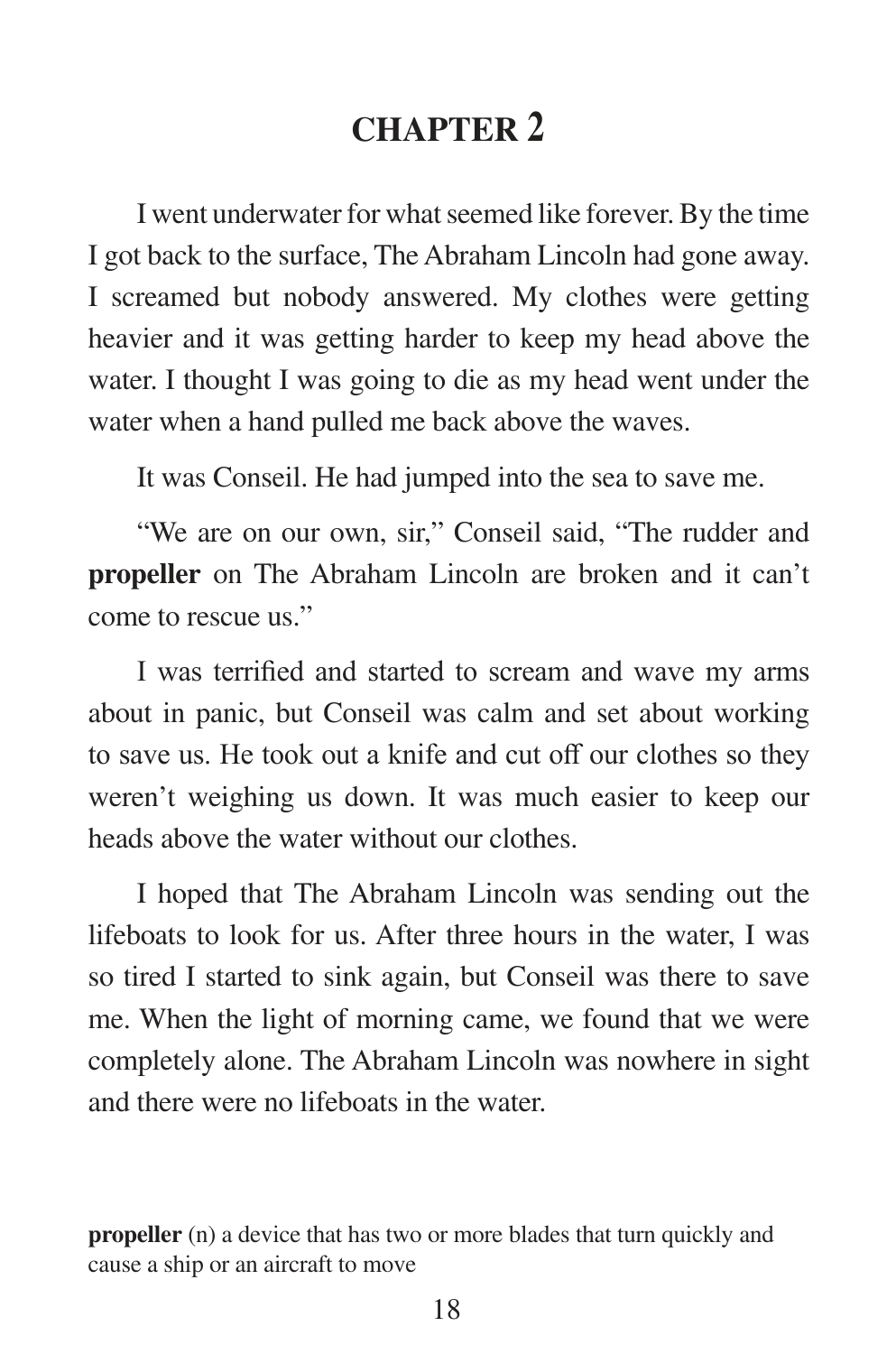Conseil started to panic now. He was yelling and then the two of us heard a buzzing sound in the distance. Conseil yelled again and a voice called back to him. We were both so tired that we couldn't stay above the water any more. I started to sink and then hit something hard.

 I opened my eyes and saw Ned Land was standing next to us. He was completely calm and standing on a floating island. He had been thrown off the ship like I had too. The floating island was made of metal and we all believed that it must be the Giant Narwhal covered with steel **plating**.

 I kicked the steel and didn't know what to think, other than that my Giant Narwhal was man-made. I had so many questions about the Narwhal, but Ned didn't have any answers for me.

 "I have been standing here for hours and it hasn't moved at all," Ned told me.

 "If this Narwhal has been made by a man, then it must have a crew and we are safe!" I cried. As soon as the words were out of my mouth, the Narwhal started to sink beneath the water. I knew that if it went under the water, we were all dead. I tried to find some kind of opening so that we could get inside.

**plating** (n) a thin layer of metal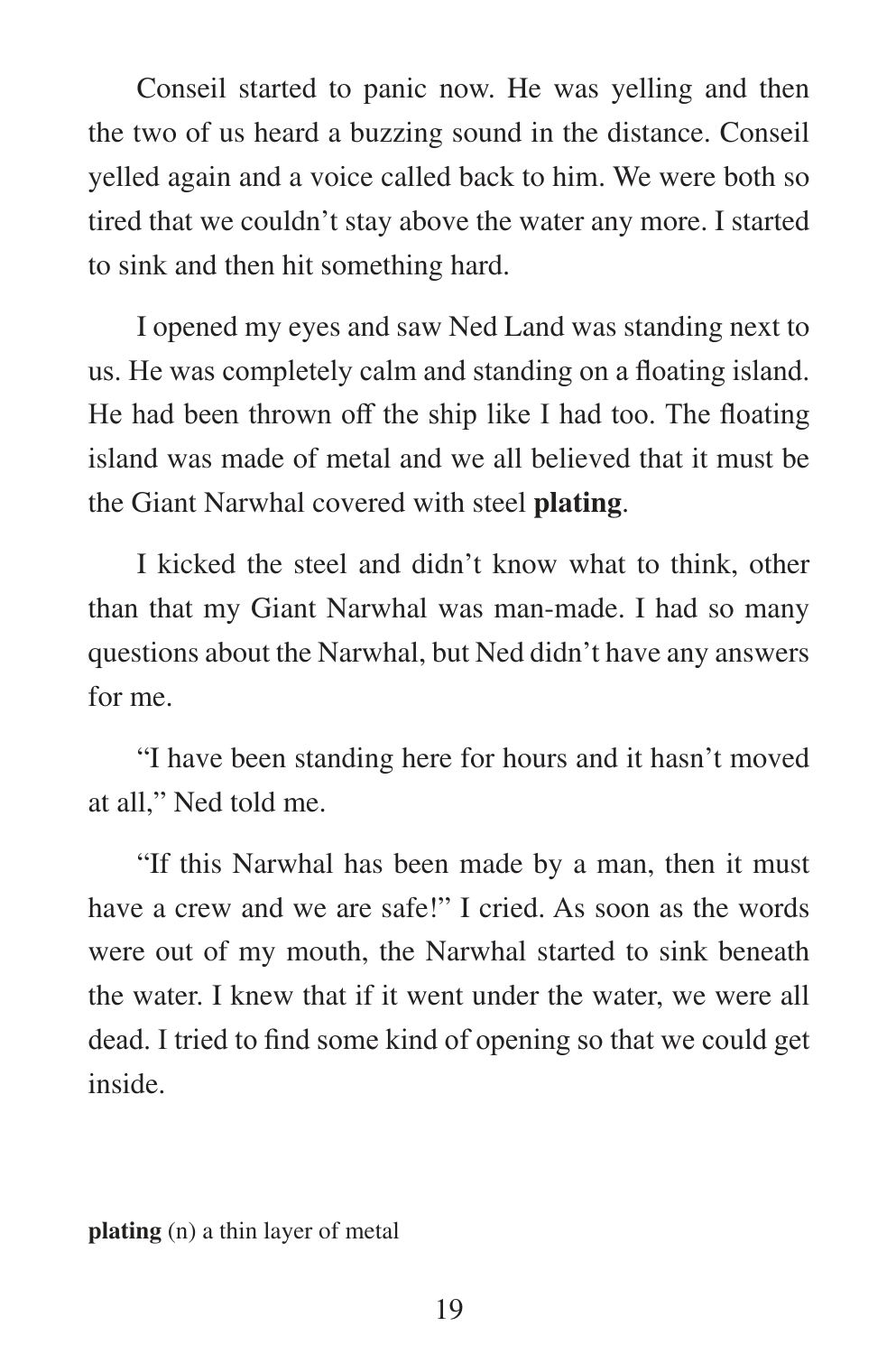

*"I have been standing here for hours and it hasn't moved at all," Ned told me.*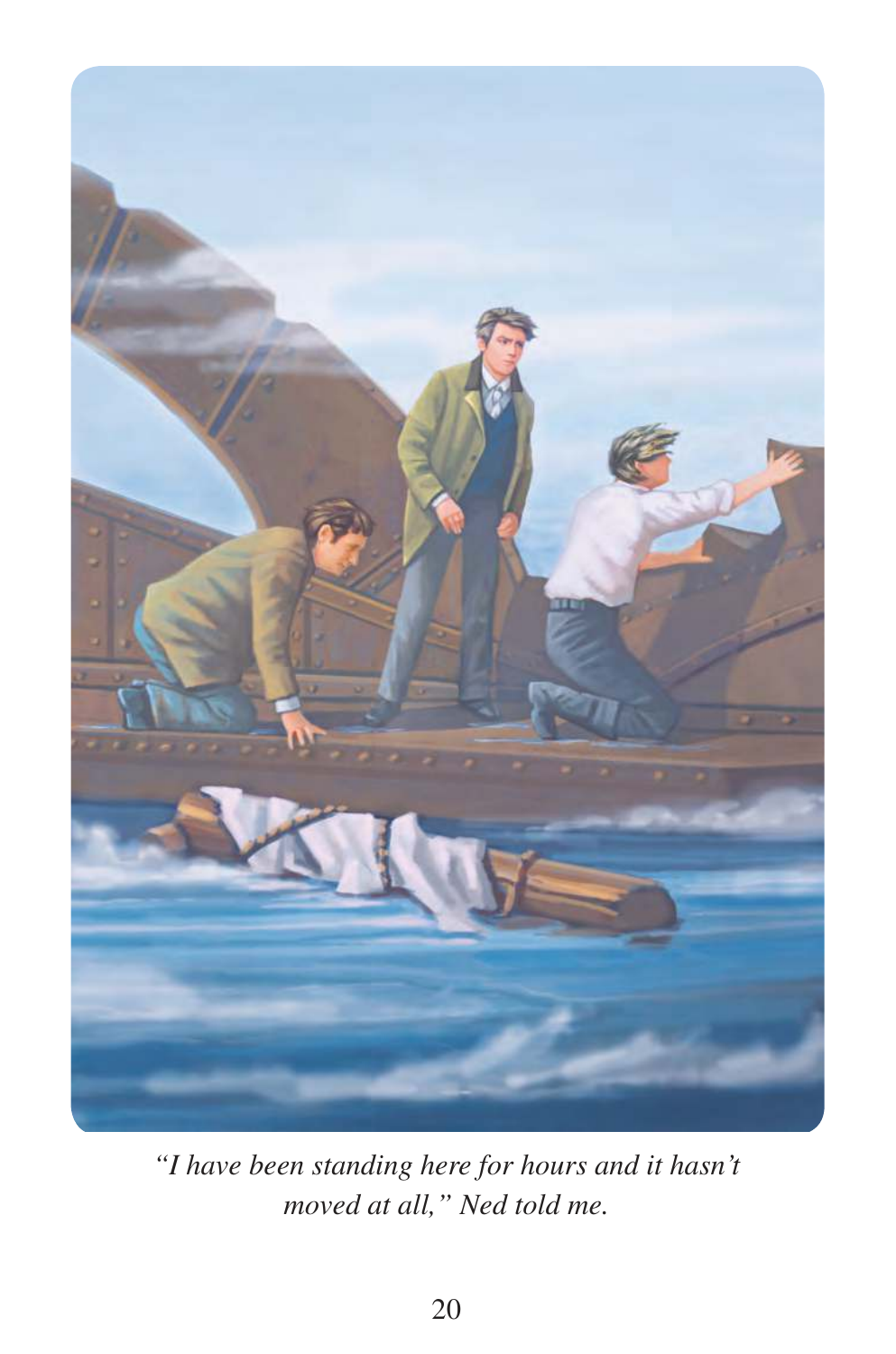"Damn pirates!" Ned shouted as he kicked the Narwhal. All of a sudden, a **hatch** on the Narwhal opened and a man popped out of it. He cried out in surprise when he saw us and disappeared again. Then eight men came out of the vessel and grabbed us. They took us down into the Narwhal and we were prisoners.

We were thrown into a dark cell and the door was locked behind us. I had no idea where we were. Ned was shouting at the men that had locked us in the cell. He had a knife in his hand. He was ready to fight anyone that tried to hurt us.

 I tried to explore the room. There were no windows and the walls were steel and smooth. There was a table in the cell and there was a mat on the floor. We sat in the cell for half an hour before anyone came. A lamp was lit and light filled the cell. It was so bright that I was blind for a moment. Ned still had his knife out and was ready to fight.

 The door to the cell was opened and two men came in. One of them was short and looked very powerful. The other man was tall and was far more impressive than the short man. They were both wearing suits that were made of sealskin. They talked to each other in a language that I couldn't understand. They didn't try to talk to us, but just looked at us instead.

**hatch** (n) a small door or an opening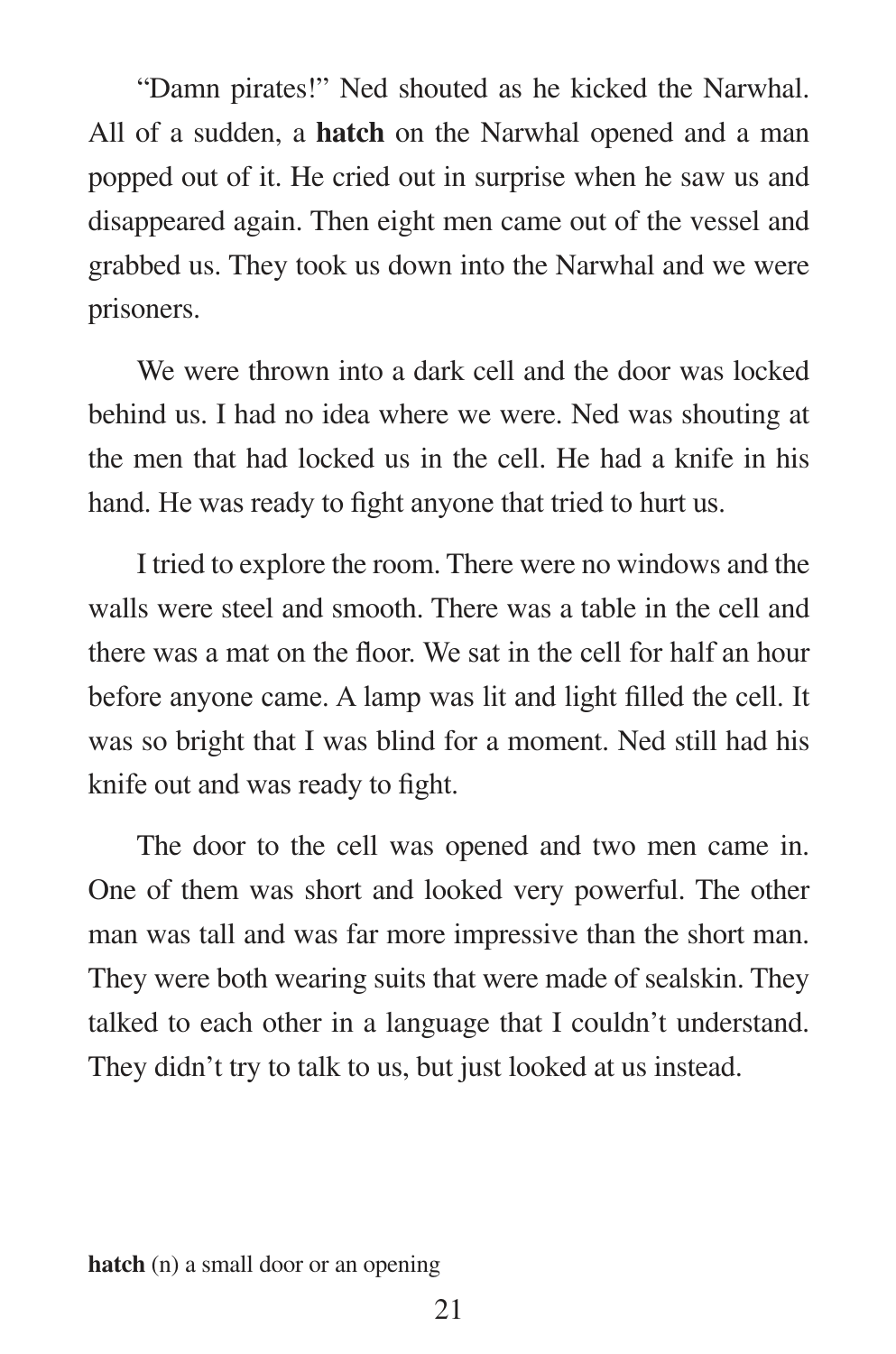I thought the short man must be the captain and I tried to talk to him in French, but he didn't reply. Ned tried to talk to him in English, but he didn't reply either. Conseil tried German but still the short man didn't say anything to us.

 The two men started to talk to each other again and Ned lost his temper.

 "Calm down, Ned," I said. It took a while for Ned to stop shouting but he did calm down. I thought that the men must be Turks, Arabs, Indians or Spaniards, but I didn't know which of them they could possibly be.

 Another man came in who was a servant. He was carrying clothes for each of us to wear. Ned had his own clothes, but my clothes and Conseil's clothes were floating in the ocean. We got changed into the clothes the servant brought while he set the table for us. He brought us dinner that had fish in it but the rest of it was a mystery to me. It was still good to eat. I looked at the cutlery on the table; all of it had the same thing written on it – MOBLIS IN MOBILE / N.

 It meant *mobile in the mobile element*. The mobile element was the water. I didn't know what the *N* meant, but I thought it must be something to do with the name of the captain. After dinner, we were all so tired that we fell asleep on the floor.

 I woke up before Ned and Conseil. We had been asleep for a very long time and the servant had come in to clear the table while we were sleeping. When Ned and Conseil woke up, we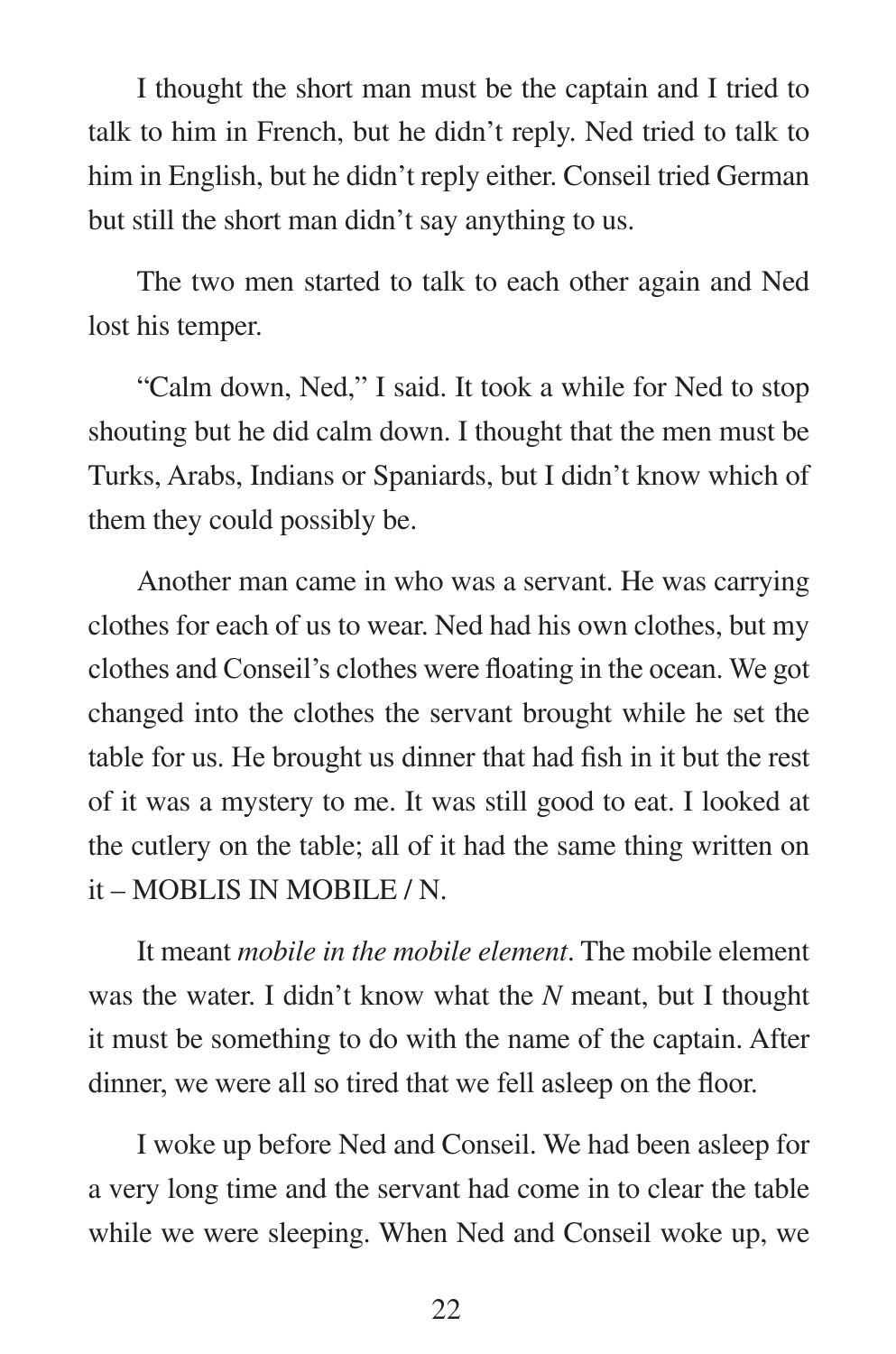all agreed that we must have been asleep for a whole day and that we were all very hungry.

 The three of us started to talk about what we should do. Conseil and I wanted to wait and see what happened, but Ned wanted to escape as soon as possible. I now knew that this ship wasn't a Narwhal at all. It was a submarine vessel. As much as Ned wanted to escape, I didn't think it would do us any good. We were underwater and there was no way that we could escape.

 "We need to stay calm for now and wait to see how things turn out," I told Ned. He agreed, but the longer we sat in the cell, the angrier Ned got. Nobody was bringing us anything to eat and I thought that we had been left to rot in the cell.

 When the servant finally came back to the cell, Ned was so angry that he grabbed the servant by the throat. Conseil jumped on Ned and tried to pull him off the servant. A moment later, the short man came into the cell and said in French, "Let him go. Listen to me."

 Ned let go of the servant. The servant ran out of the cell as the short man stood there. He was clearly the captain. The three of us waited for the captain to speak again. He was a very clever man who spoke English, French, German and Latin. He had been playing games with us and wanted time to think about what to do with us. He knew who each of us were and how we had ended up on his ship.

23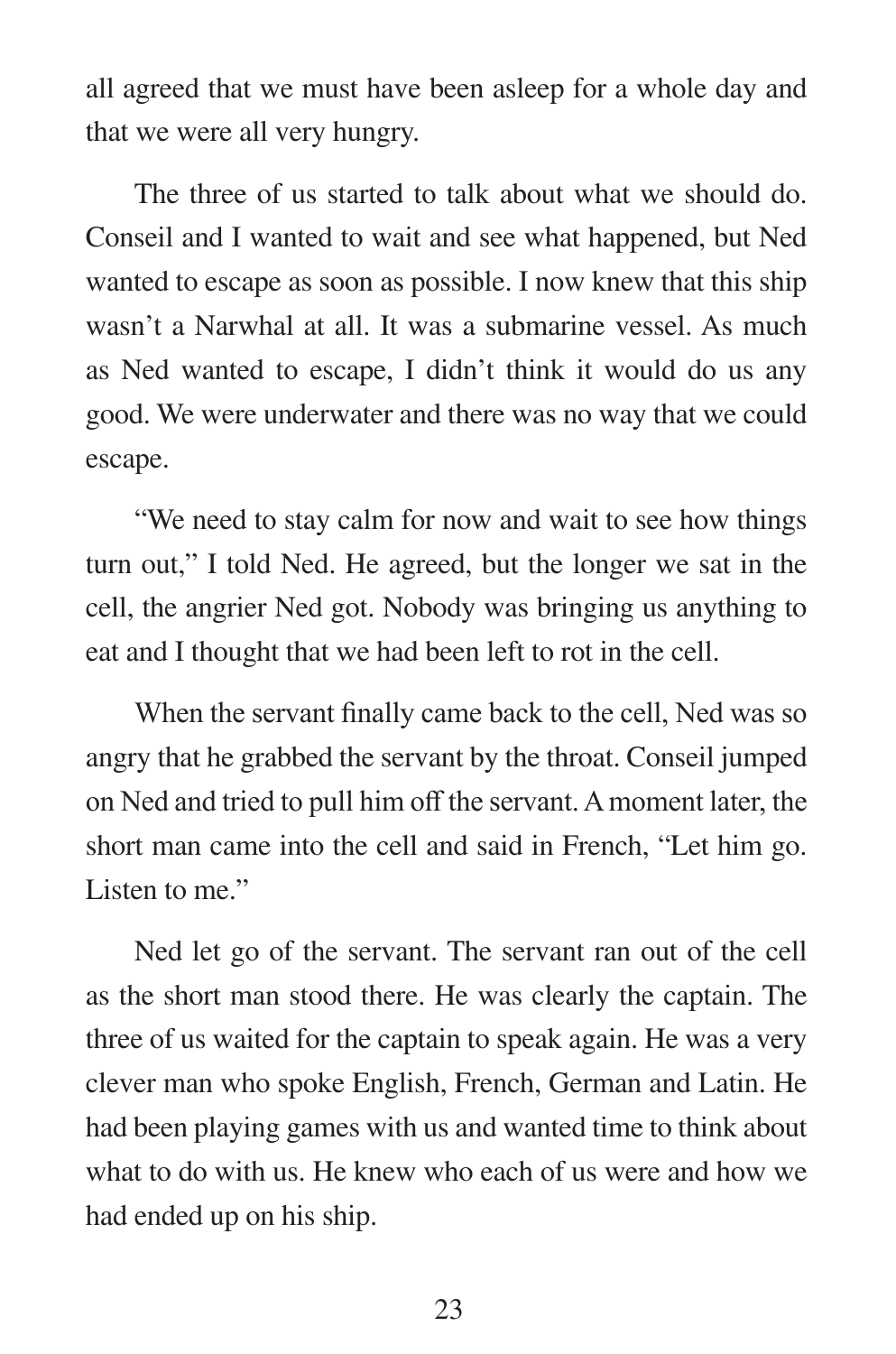#### **Test 4**

#### **Put the list in order by entering the numbers 1 to 10 in the gaps below.**

- a. \_\_\_ Ned, Aronnax and Conseil were thrown into a prison cell.
- b. Nemo took the Nautilus to mine sodium for his ship.
- c. \_\_\_ Aronnax and Conseil came to New York after they had been in Nebraska.
- d. \_\_\_ The Nautilus saved the Antarctic whales from the sperm whales.
- e. The Abraham Lincoln left New York harbour.
- f. \_\_\_ Aronnax and Conseil cut off their clothes to stop them from sinkinging.
- g. \_\_\_ The Nautilus was attacked by giant squids.
- h. Captain Nemo gave Aronnax a tour of the Nautilus.
- i. Aronnax woke up in a fisherman's cabin.
- j. \_\_\_ Aronnax killed the sea spider with his gun.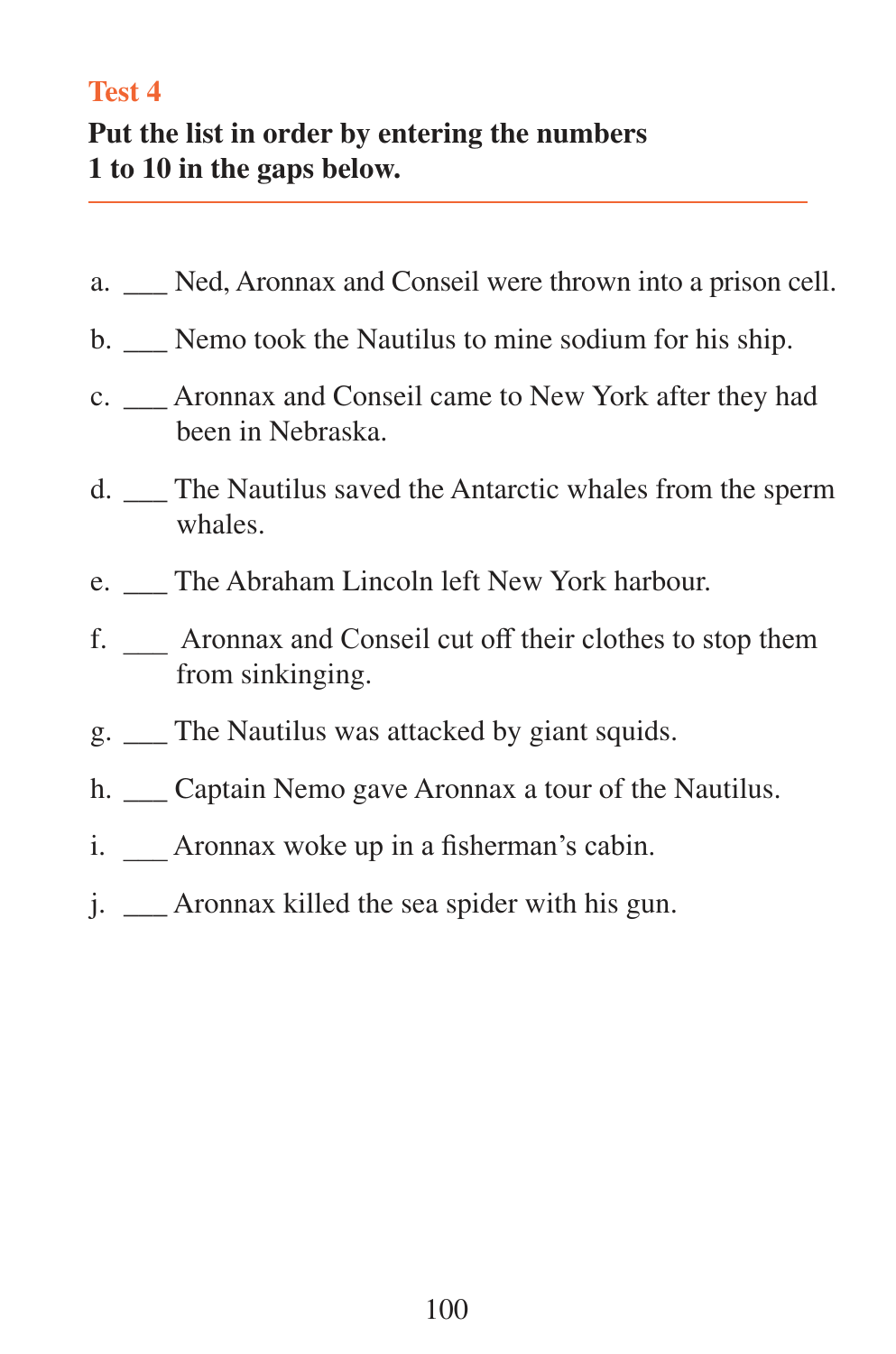## **GRAMMAR CHECK**

## **Choose the correct answer. Test 1**

I began to think that Nemo knew what we were up to. It took only two days for us ...............<sup>1</sup> the Mediterranean Sea which gave us no time ..............<sup>2</sup> from the ship. Ned was very angry about it, but there was nothing that we ..............<sup>3</sup> . I spent the two days in the museum with Conseil. There were lots of shipwrecks for us ..............<sup>4</sup> at, but the sight of them upset me. I couldn't help but think about how many men ...............<sup>5</sup> when the ships had sunk.

| 1. a) to cross  | b) crossing | c) crossed   |
|-----------------|-------------|--------------|
| 2. a) escapes   | b) escaped  | c) to escape |
| $3. a)$ can do  | b) could do | c) have done |
| 4. a) to look   | b) looking  | c) looked    |
| 5. a) have died | b) had died | c) die       |

I ..............<sup>6</sup> the next day feeling very confused. I wasn't in the cell. I was back in my cabin. The door was unlocked ..............<sup>7</sup> I went to the platform, ...............<sup>8</sup> I found Ned and Conseil were waiting for me.

| 6. a) have woken up b) wake |         | c) woke up |
|-----------------------------|---------|------------|
| $7. a)$ after               | $b)$ so | c) until   |
| 8. a) which                 | b) who  | c) where   |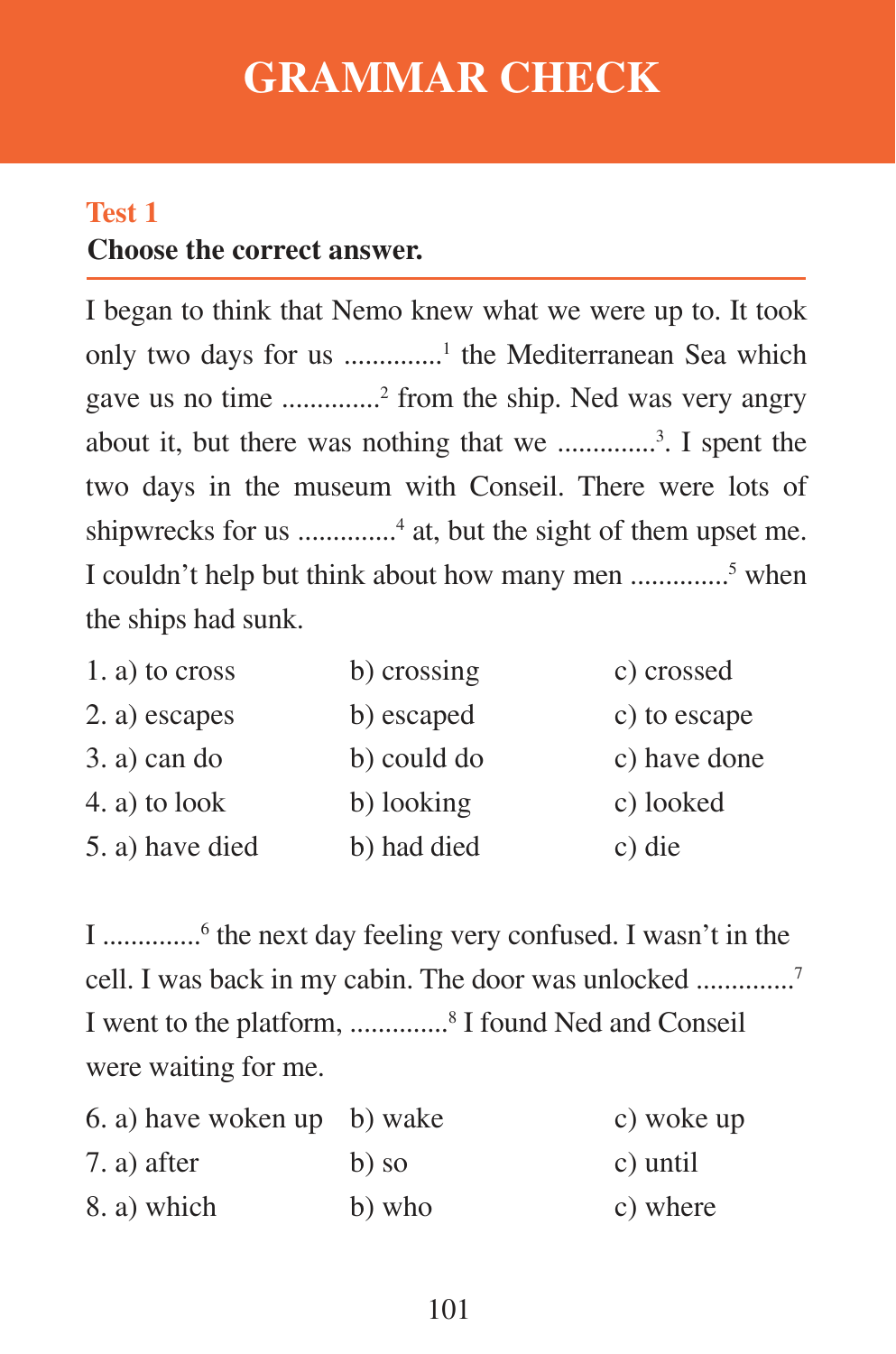#### **Test 2**

#### **Fill in the blanks with the correct prepositions.**

- 1. Nemo leapt ........ the shark and stabbed it with the knife ........ the belly.
- 2. Ned was so angry that he grabbed the servant ........ the throat.
- 3. ........ the surface of the water, the only thing I could see was the ocean stretching out ........ miles ........ every direction.
- 4. The lifeboat was attached to the submarine ........ a cord.
- 5. Nemo stopped us and pointed ........ a shadow area in front of us.
- 6. There is something mysterious ........ those people.

#### **Test 3**

**Use the conjunctions below only once to fill in the sentences.**

| and<br>as | until | <b>before</b> |
|-----------|-------|---------------|
|-----------|-------|---------------|

- 1. I didn't sleep that night ............. I couldn't get the images of the sinking ship and dying sailors out of my mind.
- 2. The submarine got to the surface and one of the squids ripped the hatch off ............. we could open it.
- 3. We were stuck ............. Nemo could free us from the ice.
- 4. Captain Farragut was a very good captain ............. the perfect man to lead the expedition.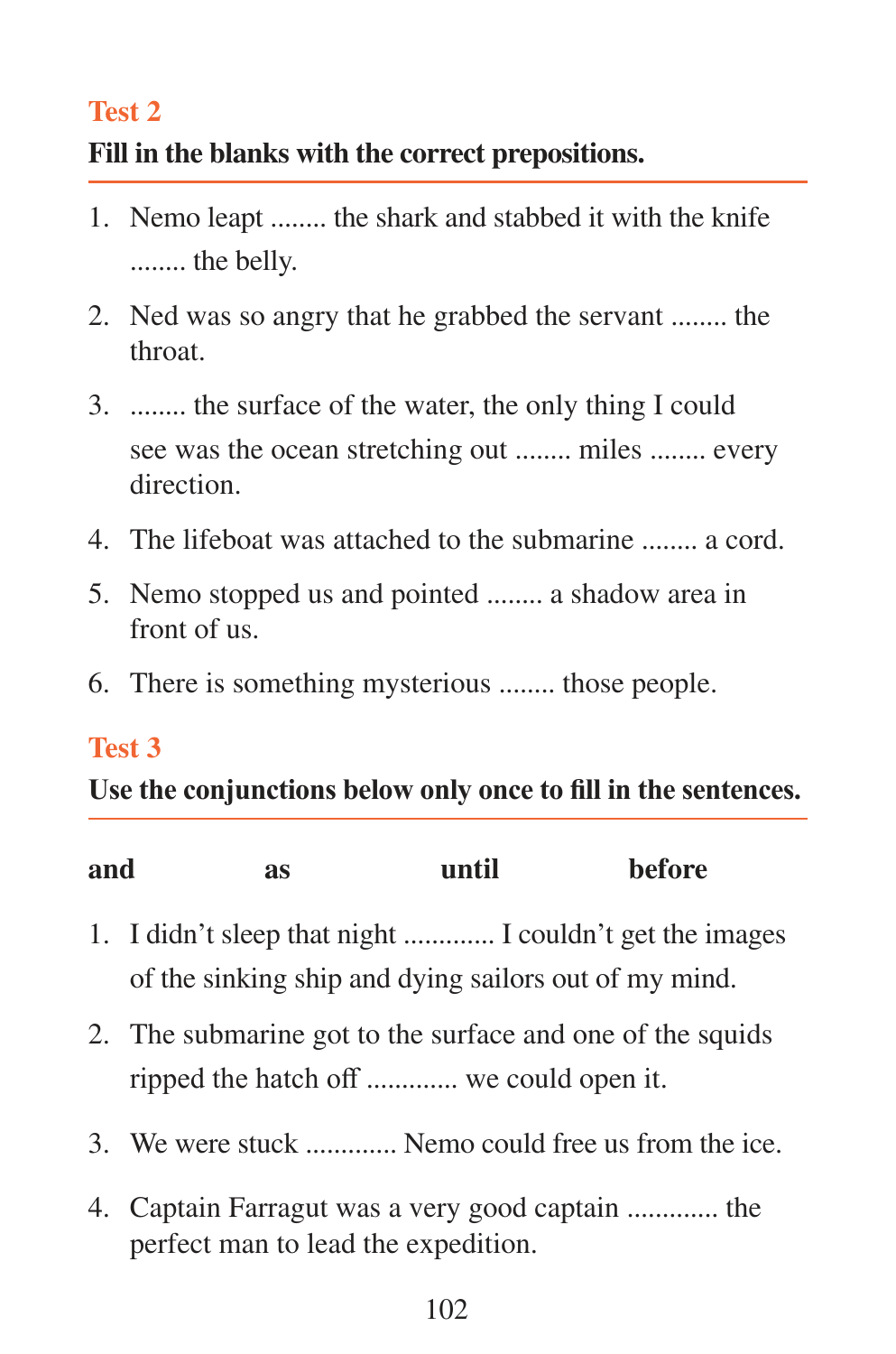# **VOCABULARY CHECK**

#### **Test-1**

**Match the definitions (1-10) on the right with the words (a-j) on the left.**

| a. ___alert       | 1. to make known; to show             |
|-------------------|---------------------------------------|
| $b.$ __glow       | 2. not giving up or stopping          |
| c. hatch          | 3. watchful of a problem or danger    |
| d. relentless     | 4. to shine with low light and heat   |
| e. sinister       | 5. an example or a piece of something |
| f. ___specimen    | 6. a small door or an opening         |
| g. suffocate      | 7. to pay attention to something      |
| h. take notice    | 8. to die from lack of air            |
| i. __vanish       | 9. bad; evil; dangerous               |
| <i>i</i> . reveal | 10. to stop existing; to disappear    |